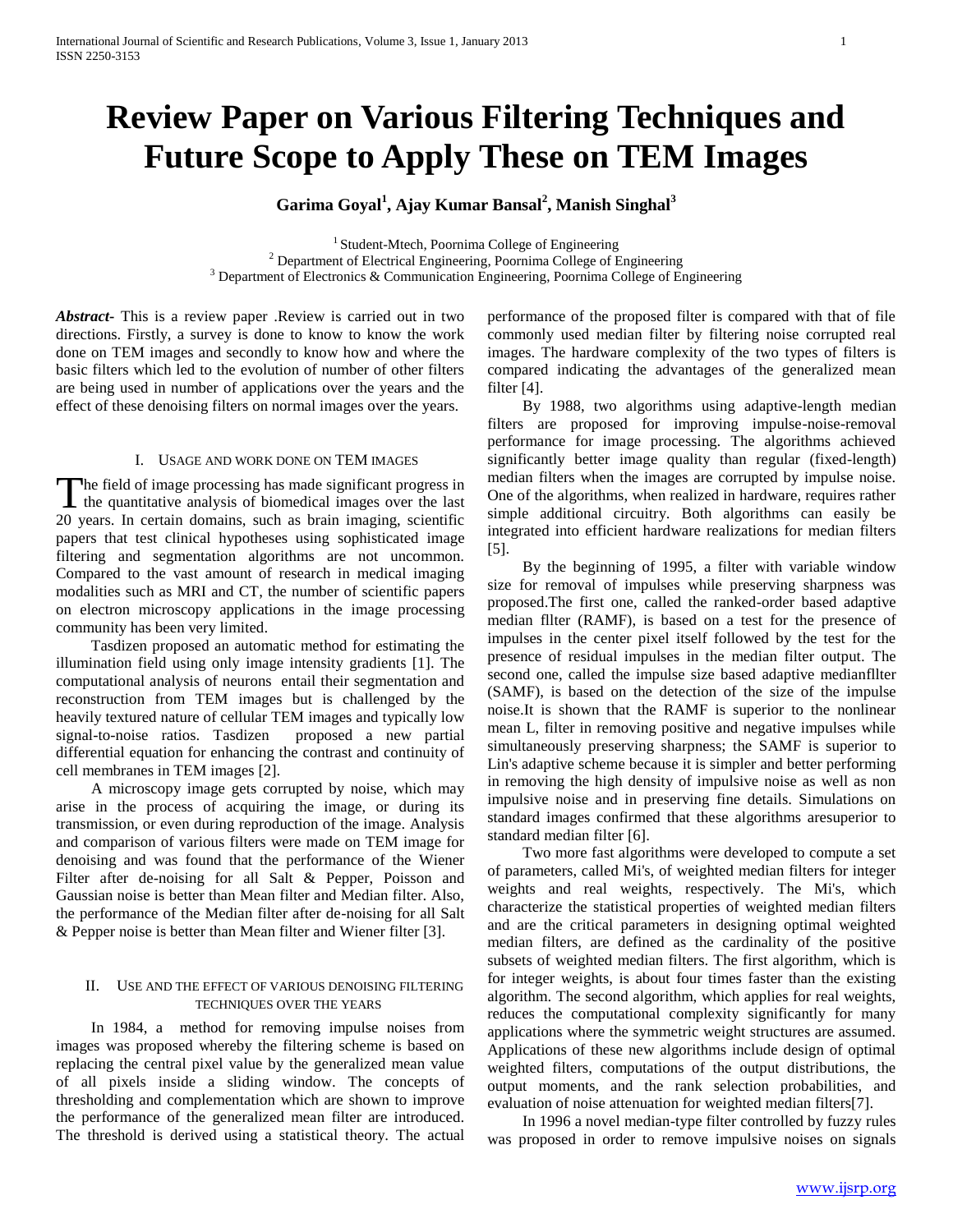such as images. The filter was obtained as a weighted sum of the input signal and the output of the median filter, and the weight is set based on fuzzy rules concerning the states of the input signal sequence. Moreover, this weight is obtained optimally by a learning method, so that the mean square error of the filter output for some training signal data can be the minimum. Some results of image processing showed the high performance of this filter [8].

 Givoanni in 1997 proposed the use of the median filter (MF) within the Bayesian framework which allowed to develop global methods for both image smoothing and image approximation by the MF 'roots'. Then a method for solving the approximation problem was proposed, which was based on stochastic optimization with constraints. Results of the proposed method for both simulated and real binary images were illustrated and compared to results from a known deterministic method [9].

 New type of adaptive center weighted median filters was developed in year 2000 for impulsive noise reduction of an image without the degradation of an original signal. The weight in this filter is decided by the weight controller based on counter propagation networks. This controller classifies an input vector into some cluster according to its feature and gives the weight corresponding to the cluster. The parameters in the weight controller are adjustable by using the learning algorithm. The degradation of the original signal can be reduced by the proposed technique [10].

 Vector median filter suitable for colour image processing was presented in 2001 and was based on a new ordering of vectors in the HSV colour space [11]. Weighted vector median filters (WVMF) emerged as a powerful tool for the non-linear processing of multi-components signals in 2002. These filters are parametrized by a set of N weights the two optimization techniques of these weights for colour image processing were introduced. Both approaches are evaluated by simulations related to the denoising of textured, or natural, colour images, in the presence of impulsive noise. Furthermore, as they are complementary, they are also tested when used together [12].

 An effort was made in 2004 for improving the medianbased filter to preserve image details while effectively suppressing impulsive noises and achieved its effect through a summation of the weighted output of the median filter and the related weighted input signal. The weights are set in accordance with the fuzzy rules. In order to design this weight function, a method to partition of the observation vector space and a learning approach are proposed so that the mean square error of the filter output can be minimum. Partition fuzzy filter provided excellent robustness with respect to various percentages of impulse noise in our testing examples and outperformed the present filters of the time in literature [13]. Then was developed the maximum– minimum exclusive median method to estimate the current pixel. Simulation results indicated that the proposed filter impressively outperforms other techniques in terms of noise suppression and detail preservation across a wide range of impulse noise corruption, ranging from 1% to 90% [14].

 A new operator was introduced by Yuksel in year 2006 for removing impulse noise from digital images is presented. The proposed operator was a hybrid filter constructed by combining four center-weighted median filters (CWMF) with a simple adaptive neuro-fuzzy inference system (ANFIS). The results showed that the proposed operator significantly outperforms the other operators and efficiently removes impulse noise from digital images without distorting image details and texture [15]. In the same direction a new adaptive center weighted median (ACWM) filter was proposed in 2007 for improving the performance of median-based filters, preserving image details while effectively suppressing impulsive noiseThe noise filtering procedure is progressively applied through several iterations so that the mean square error of the output can be minimized [16]. Quing Hua Hang in 2008 showed that the median filters can be used for reducing interpolation error and improving the quality of 3D images in a freehand 3D ultrasound (US) system.Compared with the voxel nearest-neighbourhood (VNN) and distanceweighted (DW) interpolation methods, the four median filters reduced the interpolation error by 8.0–24.0% and 1.2–21.8%, respectively, when 1/4 to 5 [17].

 The original switching median filter cannot detect the noise pixel whose value is close to its neighbors if the threshold is designed for emphasizing the detail preservation , so in 2009 was modified by adding one more noise detector to improve the capability of impulse noise removal based on the rank order arrangement of the pixels in the sliding window [18]. Yakup in 2010 showed that the performances of recursive impulse noise filters can be improved by the use of image rotation and fuzzy processing [19].

 A two-phase median filter based iterative method for removing random-valued impulse noise was proposed in 2010. Simulation results indicated that the proposed method performs better than many well-known methods while preserving its simplicity [20].Use of Median Filters are extended in year 2011 for denoising infrared images. Ozen in 2011 showed that Median filter can be used in fingerprint recongnition algorithm [21]. Zhouping recently used medina gaussian filtering framework for noise removal in X-Rray microscopy image [22].Directional weighted median filter is modified for denoising salt and pepper noise corrupted image [23].Faster approach for noise reduction in infrared image is shown recently in January [24].

 In 1961, wiener spectra was inference from one dimensional measurements An example wass given of the use of this concept to extrapolate one-dimensional background measurements for calculation of discrimination for a scanning system [25]. A technique in 1969 for experimentally obtaining a system function satisfying the Wiener minimum mean squared error criterion was presented [26]. Wiener filtering assumes knowledge of the signal and noise autocorrelations or spectral densities. When this information is only approximately known, an optimum bounding filter can be designed for the Wiener problem. In 1975, Nahi, described the design of a filter in which the actual estimation error covariance is bounded by the covariance calculated by the estimator. Therefore, the estimator generates a bound on the unavailable actual error covariance and prevents its apparent divergence. The bounding filter can be designed to be of lower order than the Wiener filters associated with each possible set of signal and noise spectral density. Conditions for the design of the optimum (minimum meansquare-error) bounding filter within a permissible class of solutions are discussed. The same approach to the design of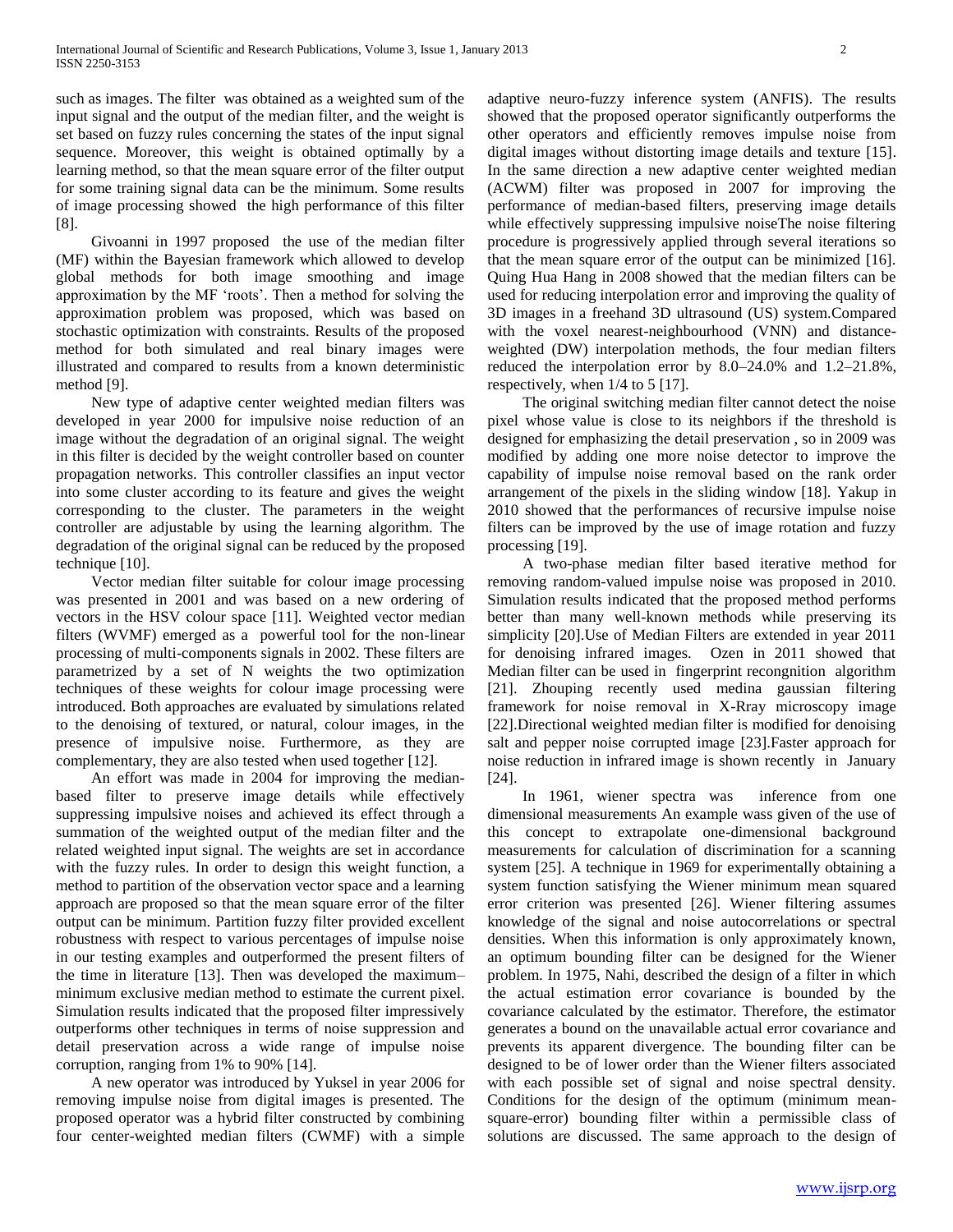bounding filters can be applied to a K/B filter version of the Wiener problem [27].

 In 1979, general conditions are given for the optimality of non-linear Wiener filters which minimize the mean-square difference between the desired and actual filter outputs, which are a generalization of the Wiener–Hopf equation are applied to the Gaussian case and the kernels of the optimum realizable and unrealizable systems were derived [28]. For the estimation of a signal observed with additive white noise, Potter in 1991 showed that the optimum linear least-squares filter constrained to have its impulse response time-limited to the interval [0,T] satisfies a truncated version of the Wiener-Hopf equation [29]. In 1983, the performance of Wiener filtering under spectral uncertainty was presented. For a variety of spectral uncertainty models the Wiener filter was shown to have undesirable sensitivity to even small deviations from those signal and noise spectral densities which were used to design the filter [30].

 In 1990, Pancorbo showed the use of circular-aperture-like point spread function to restore scanning tunneling microscopy (STM) images [31]. The sensitivity of the inverse filter to noise is often thought to be the reason that inverse filter restorations of motion-blurred images are normally dominated by errors. In 1991 it was showed that even in the absence of noise, there is a large error component, called the edge error, that arises due to the fact that real images seldom have the periodicity implicitly assumed by discrete Fourier transform operation. The best restorations were obtained by subjecting the windowed-blurred image to a Wiener filter of large signal-to-noise ratio [32]. Use of wiener filter design for molecular bone imaging was introduced in 1993 [33]. A cumulant (higher-order statistics) based meansquare-error (MSE) criterion for the design of Wiener filters when both the given wide-sense stationary random signal  $x(n)$ and the desired signal d(n) are non-Gaussian and contaminated by Gaussian noise sources and was theoretically shown that the designed Wiener filter associated with the proposed criterion is identical to the conventional correlation (second-order statistics) based Wiener filter as if both  $x(n)$  and  $d(n)$  were noise-free measurements [34].

 A new method based on transforming the Poisson noise into Gaussian additive noise, filtering the projections in blocks through the Wiener filter and performing the inverse transformation was presented. Results with real data indicated that this method gives superior results, as compared to conventional backprojection with the ramp filter, by taking into consideration both resolution and noise, through a mean square error criterion [35]. In order to enhance the defect in relation to background noise of large grained materials different algorithms have been developed.

 Wiener filtering techniques have proved to be efficient for the SNR enhancement of ultrasonic signals coming from highly scattering materials. These processing algorithms are based on designing a filter that has large gain at frequencies where the SNR is high and low gain at frequencies where SNR is small. However, this technique does not consider two important ultrasonic effects: the finite-time duration of the flaw UT signal coming from a defect and the distortion of the frequency components of the traveling wave-front due to the dispersion.In this work, a time–frequency Wiener filter is proposed in 2002 that takes into account these two characteristics. Experimental results are presented, showing that the proposed time–frequency algorithm has an excellent performance on SNR enhancement [36]. Standard Wiener filtering formulation requires an iterative estimation of the clean speech spectrum.

 A non iterative faster algorithm was propsed in 2004, employing a time-varying noise suppression factor which is based on the frame-by-frame SNR, thereby the ability to suppress those parts of the degraded signal, where speech is not likely to be present and not to suppress, and hence not to distort the speech segments as much.Proposed method also outperformed well-known minimum mean-square error (MMSE) short-time spectral amplitude estimator technique in terms of subjective quality [37]. Khireddine in 2007 showed that the Wiener filter is a solution to the restoration problem based upon the hypothesized use of a linear filter and the minimum mean-square (or rms) error criterion [38]. A spectral filtering method based on hybrid wiener filter was presented in 2009 for speech enhancement [39]. Noise reduction is often formulated as a linear filtering problem in the frequency domain. With this formulation, the core issue of noise reduction becomes how to design an optimal frequency-domain filter that can significantly suppress noise without introducing perceptually noticeable speech distortion. While higher-order information can be used, most existing approaches use only second-order statistics to design the noise-reduction filter because they are relatively easier to estimate and are more reliable. Jacob in 2010 discussed the design of optimal and suboptimal noise reduction filters using both the variance and pseudo [40]. Juang utilized the Wiener filtering algorithm with pseudo-inverse technique with the key idea that the Wiener filtering algorithm can be used to process the given ultrasound signal by making the filtering less sensitive to slight changes in input conditions. And investigated the possibility of employing this approach for pre-processing ultrasound image application. When compared with median filter, mean filter and adaptive filter; the results revealed that the proposed method has the best noise filtering capability than other three methods [41].

 Variation of Wiener filter was found useful for a variety of single-particle cryo-EM applications, including 3D reconstruction [42]. Recently, sub-band cross-correlation compensated Wiener filter combined with harmonic regeneration is used for speech enhancement [43], a combined multi channel wiener filter based noise reduction and dynamic range compression in hearing aids was presented [44].

 In 1991 Fresh studied the wavelet transforms of self-similar random processes, of the kind assumed in the Kolmogorov (1941) theory of turbulence. It showed that, after suitable rescaling, the wavelet transform at a given position becomes a stationary random function of the logarithm of the scale argument in the transform [45]. An optical implementation of the wavelet and inverse wavelet transforms was introduced in 1992. Appropriate wavelets and their corresponding band-pass filters were selected for optical processing. A multichannel optical processing system with two gratings was set up to obtain image representation and image reconstruction [46].The application of the wavelet transform in the determination of peak intensities in flow-injection analysis was studied in 1992 with regard to its properties of minimizing the effects of noise and baseline drift. The results indicated that for white noise and a favourable peak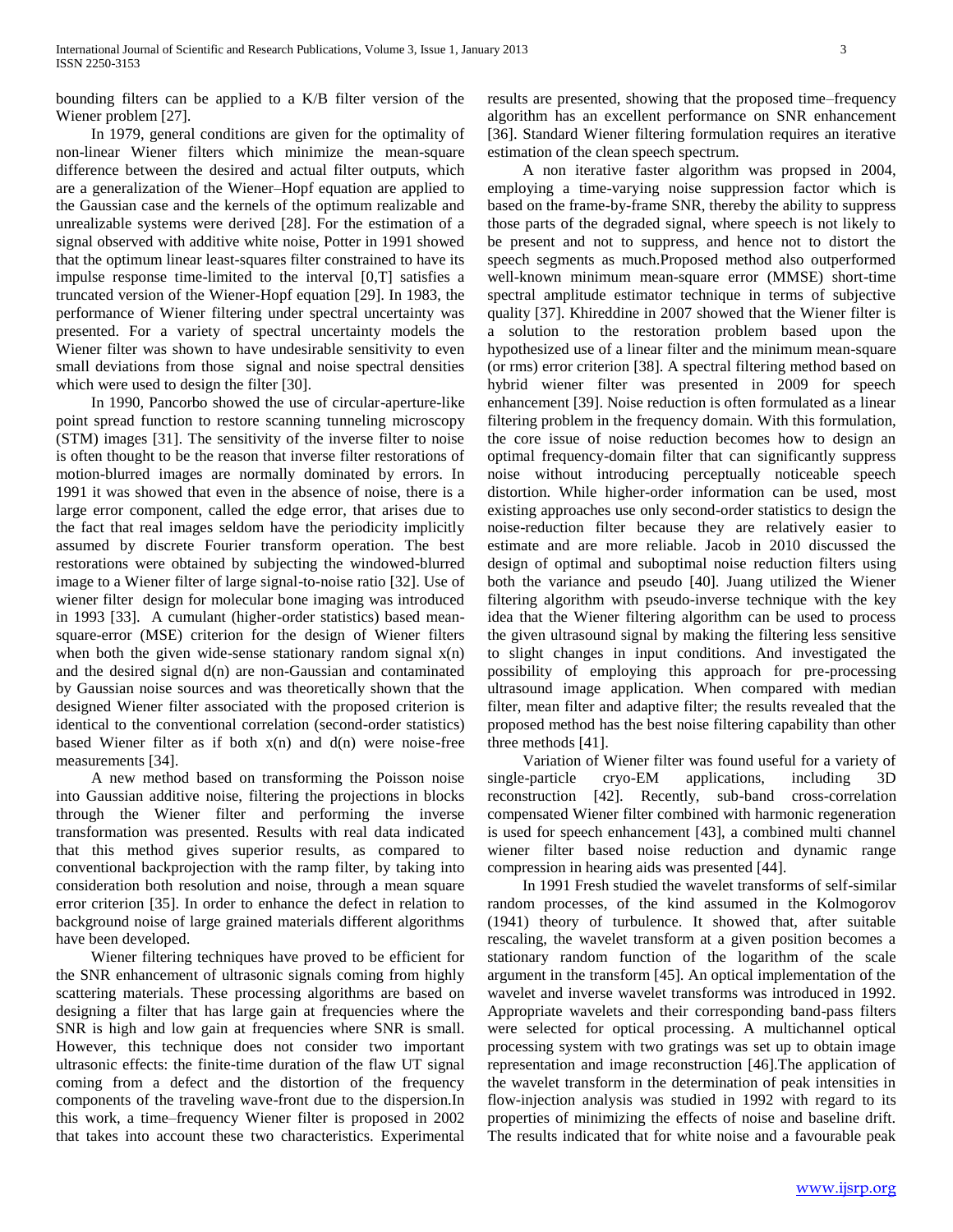shape a signal-to-noise ratio of 2 can be tolerated at the 5% error level, which means that a significant reduction in the detection limit can be obtained in comparison with the classical signalprocessing methods. In this respect significant differences were observed for pure Gaussian and exponentially modified Gaussian peaks [47]. A non-parametric algorithm for detecting and locating corners of planar curves was proposed by Lee in 1993 .The algorithm wass based on the multiscale wavelet transform of the orientation of the curve which can effectively utilize both the information of local extrema positions and magnitudes of the transform results. Experiments depicted that our detector is more effective than the single scale corner detectors, while is more efficient than the multiscale corner detector by Rattarangsi and Chin [48]. The wavelet transform gives information in both spatial and frequency domains and is a very useful tool for describing the hierarchical structures. Antoine showed that deconvolution can be done using filtered wavelet coefficients. By computing the wavelet from the point spread function, a new transform algorithm was found [49]. The basic concepts of the discrete wavelet transform (DWT) and the wavelet packet transform (WPT) were presented, illustrated and then applied to real and simulated signals. Different approaches to the WPT coefficients selection aiming at signal compression and denoising were described [50].

 A method to optimize the parameters used in signal denoising in the wavelet domain was presented in 1999, based on cross-validation (CV) procedure, permits to select the best decomposition level and the best wavelet filter function to denoise a signal in the discrete wavelet domain [51]. The effectiveness of wavelet-based algorithms for data recovery was considered and a novel method based on coefficient de-noising according to WienerShrink method of wavelet thresholding was proposed in 1999.Simulation results highlighted the advantages of the de-noising method over the classical approaches based on the mean square error criterion [52]. In 2001 Dong applied Discrete wavelet transform to the electrochemical noise analysis (ENA). The experimental results demonstrated that the DWT could improve the calculation of the classic noise resistance Rn and spectrum noise resistance Rsn(f) because it could remove the low frequency trend coupled in the potential or current fluctuations very well [53]. The presence of film grain often imposes the crucial quality choice between film enlargement and speed. An automatic technique was presented for reducing the amount of grain on film images. The technique reduced the noise by thresholding the wavelet components of the image with parameterised family of functions obtained with an initial training on a set of images [54].

 In 2009 M.S. Reis introduced the methods of Fourier and wavelet analysis for enhancing the signal-to-noise ratio in typical chemometric and other measured data. Fourier analysis has been popular for many decades but is best suited for enhancing signals where most features are localized in frequency.In contrast, wavelet analysis is appropriate for signals that contain features localized in both time and frequency. It also retains the benefits of Fourier analysis such as orthono, mality and computational efficiency.Practical algorithms for off-line and on-line denoising are described and compared via simple examples. These algorithms can be used for off-line or on-line data and can remove Gaussian as well as non-Gaussian noise.[55].

 A New Wavelet-based image denoising using undecimated discrete wavelet transform and least squares support vector machine was proposed in 2010. Extensive experimental results demonstrated that this method can obtain better performances in terms of both subjective and objective evaluations than those state-of-the-art denoising techniques [56].

 In Medical diagnosis operations such as feature extraction and object recognition will play the key role. These tasks will become difficult if the images are corrupted with noise. Many of the wavelet based denoising algorithms use DWT (Discrete Wavelet Transform) in the decomposition stage are suffering from shift variance and lack of directionality. To overcome a denoising method was proposed which uses dual tree complex wavelet transform to decompose the image and shrinkage operation to eliminate the noise from the noisy image. In the shrinkage step we used semi-soft and stein thresholding operators along with traditional hard and soft thresholding operators and verified the suitability of dual tree complex wavelet transform for the denoising of medical images. The results proved that the denoised image using DTCWT (Dual Tree Complex Wavelet Transform) have a better balance between smoothness and accuracy than the DWT and less redundant than UDWT (Undecimated Wavelet Transform). SSIM (Structural similarity index measure) along with PSNR (Peak signal to noise ratio) were used to assess the quality of denoised images [57].

 An iterative fuzzy clustering technique was developed in 1985 for image segmentation. It wass believed that this method represented an image segmentation scheme which can be used as a preprocessor for a multivalued logic based computer vision system [58]. T.L. Starting from ideas due to Zadeh and Sugeno Hans suggested two methods to transfer information given by fuzzy observations to fuzzy sets on the parameter region of a given explicit functional relationship: expected cardinality and fuzzy expectation [59]. The relationship between fuzzy information and Shannon's information based on the information equivalence between gray-tone images and half-tone images. Using this, the fuzzy membership function for gray level images was determined experimentally in 1988.These results showed that the membership function of gray levels has the form of an asymmetric S-function [60]. The formal rules which describe the behavior of a 'globally fuzzy' technique for image processing were discussed in 1994 [61].

 Lee by the end of 1995 showed that how fuzzy reasoning techniques can be applied on smoothing filters design. It used the fuzzy concept to decide whether a pixel in an image is a noise one or not in order to achieve maximum noise reduction in uniform areas and preserve details as well [62].In 1996, Kim showed that an additive fuzzy system can learn ellipsoidal fuzzy rule patches from a new pseudo-covariation matrix or measure of alpha-stable covariation. Mahalanobis distance gives a joint set function for the learned if-part fuzzy sets of the if-then rules. The joint set function preserves input correlations that factored set functions ignore. Competitive learning tunes the local means and pseudo-covariations of the alpha-stable statistics and thus tunes the fuzzy rules. Then the covariation rules can both predict nonlinear signals in impulsive noise and filter the impulsive noise in time-series data. The fuzzy system filtered such noise better than did a benchmark radial basis neural network [63].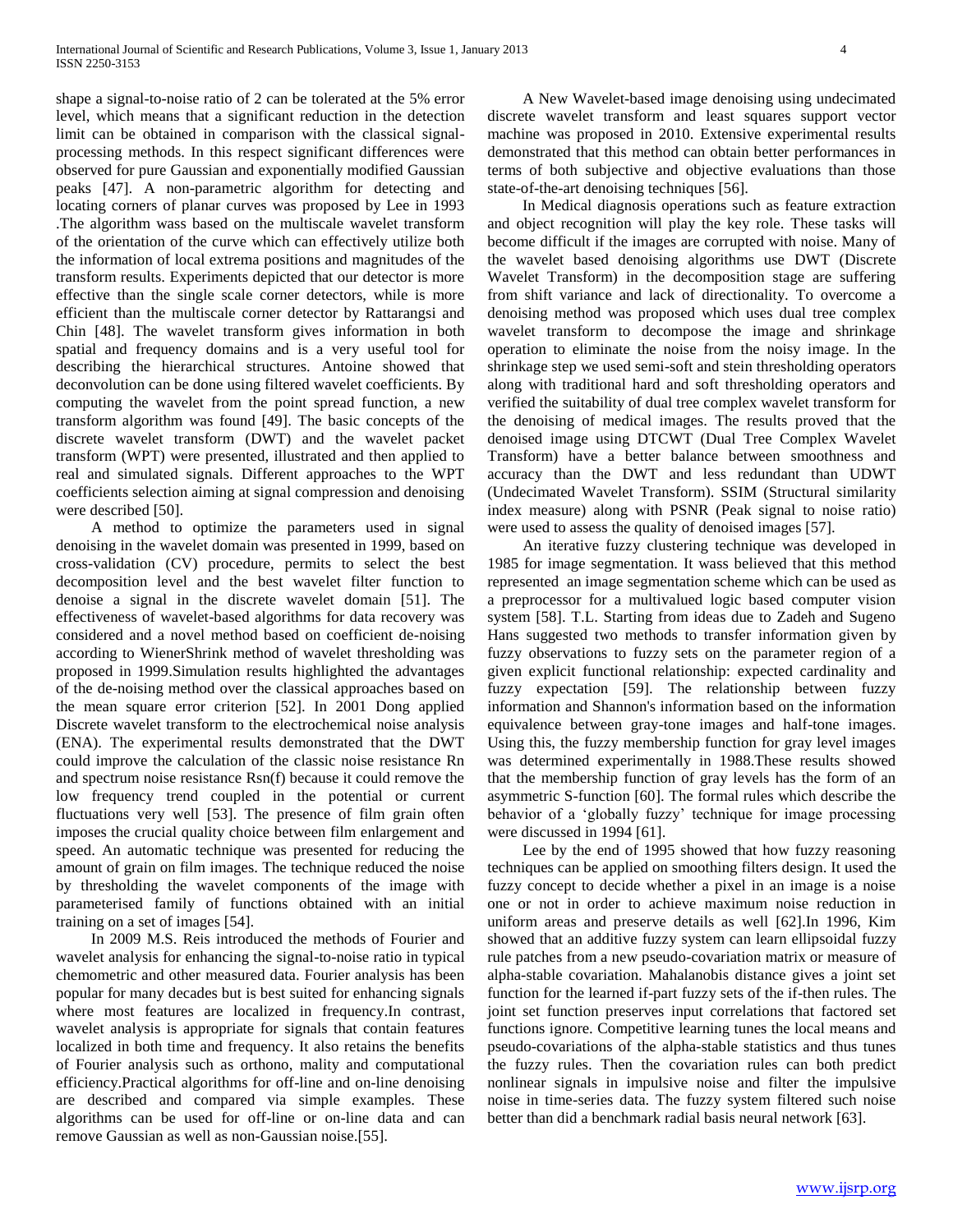A novel median-type filter controlled by fuzzy rules was proposed in order to remove impulsive noises on signals such as images.. The filter was obtained as a weighted sum of the input signal and the output of the median filter, and the weight is set based on fuzzy rules concerning the states of the input signal sequence. Moreover, this weight is obtained optimally by a learning method, so that the mean square error of the filter output for some training signal data can be the minimum. Some results of image processing show the high performance of this filter [64]. A fuzzy filter for the removal of heavy additive impulse noise, called the weighted fuzzy mean (WFM) filter, is proposed in 1997. When noise probability exceeds 0.3, WFM gives very superior performance compared with conventional filters when evaluated by mean absolute error (MAE), mean square error (MSE) peak signal-to-noise-rate (PSNR) and subjective evaluation criteria. For dedicated hardware implementation, WFM is also much simpler than the conventional median filter [65]. On the design of multichannel filters, especially in color image restoration, it is not easy to simultaneously achieve three objectives: noise attenuation, chromaticity retention, and edges or details preservation.

 In 1999, a new class of multichannel filters called adaptive fuzzy hybrid multichannel (AFHM) filters was presented. The AFHM filters are able to effectively inherit the merits of filtering behaviors of these three filters in color image restoration applications. This was the first paper to include human concept to design multichannel filters. Moreover, a faster convergence property of the learning algorithm is investigated to reduce the time complexity of the AFHM filters [66]. The problem of impulsive noise reduction in multichannel images was addressed in 2005. A new filter was proposed based on privileging the central pixel in each filtering window in order to replace it only when it is really noisy and preserve the original undistorted image structures. The new filter based on a novel fuzzy metric, created by combining the mentioned scheme and the fuzzy metric outperformed the classical-order statistics filtering techniques [67]. A new operator for removing impulse noise from digital images was presented. The proposed operator is a hybrid filter constructed by combining four center-weighted median filters (CWMF) with a simple adaptive neuro-fuzzy inference system (ANFIS).The fundamental advantage of the proposed operator over other operators in the literature is that it efficiently removes impulse noise while at the same time effectively preserves image details and texture [68].

 The two step filtering method (entitled as Fuzzy Random Impulse Noise Reduction method (FRINR)) consisting of a fuzzy detection mechanism and a fuzzy filtering method to remove (random-valued) impulse noise from corrupted images was presented in 2007 [69].A new impulse noise reduction method for colour images, called histogram-based fuzzy colour filter (HFC), was presented. The HFC filter is particularly effective for reducing high-impulse noise in digital images while preserving edge sharpness. Colour images that are corrupted with noise are generally filtered by applying a greyscale algorithm on each colour component separately. This approach causes artefacts especially on edge or texture pixels.

 Vector-based filtering methods were successfully introduced to overcome this problem. Stefan in 2007 discussed an alternative technique so that no artefacts are introduced. The main difference between the new proposed method and the classical vector-based methods is the usage of colour component differences for the detection of impulse noise and the preservation of the colour component differences [70,71]. Based on an integration of a simple impulse detector and a robust neuro-fuzzy (RNF) network, an effective impulse noise filter for color images was presented by Wang in 2008. It consisted of two modes of operation, namely, training and testing (filtering). The experimental results demonstrated that this filter not only has the abilities of noise attenuation and details preservation but also possesses desirable robustness and adaptive capabilities. It outperformed other conventional multichannel filters [72].

 For the first time, a novel pixel classification method by using fuzzy logic and local gradients was introduced to discriminate noise and noise-free pixels from corrupted images. Then, a switching filtering scheme was employed to noisy images. Both numerical comparisons and perceptual observations are demonstrated in the experimental simulations. It was found that the proposed method achieves a fairly better performance than a number of other existing methods in noise reduction and image restoration [73]. Connected filters are widely used filters in image processing, and their implementation highly benefits from tree representations of images, called max-trees.

 Extending these filters to fuzzy sets, which may be used to represent imprecision on gray levels in fuzzy gray-level images, requires frequent manipulations of these trees, Givoanni in 2010 proposed efficient algorithms to update tree representations of fuzzy sets according to modifications of the membership values. It was showed that any modification can be reduced to a series of simple changes, where only one pixel is modified at each step [74].A fuzzy filter for the removal of random impulse noise in digital grayscale image sequences was presented b y Tom in 2011. The filter consists of different noise detection and filtering steps, in which the fuzzy set theory is used. This noise detection is based both on spatial and on temporal information and has the aim to prevent the filtering of noise free image pixels. The filtering of the detected noisy pixels is finally performed in a motion compensated way [75]. A novel decision-based fuzzy averaging (DFA) filter consisting of a D–S (Dempster–Shafer) noise detector and a two-pass noise filtering mechanism wass presented. A fuzzy averaging method, where the weights are constructed using a predefined fuzzy set, is developed to achieve noise cancellation. A simple second-pass filter was employed to improve the final filtering performance. Experimental results confirmed the effectiveness of the new DFA filter both in suppressing impulsive noise as well as a mix Gaussian and impulsive noise and in improving perceived image quality [76].

 Madhu proposed a new fuzzy-based two-step filter for restoring images corrupted with additive noise. The goal of the first step was to compute the difference between the central pixel and its neighborhood in a selected window and to compute a fuzzy membership degree for each difference value using a Gaussian membership function. Computed fuzzy membership values are appropriately utilized as weights for each pixel and then computes the weighted average representing the modified value for the current central pixel. The second step was used as an augmented step to the first one and its goal is to improve the result obtained in the first step by reducing the noise in the color component differences without destroying the fine details of the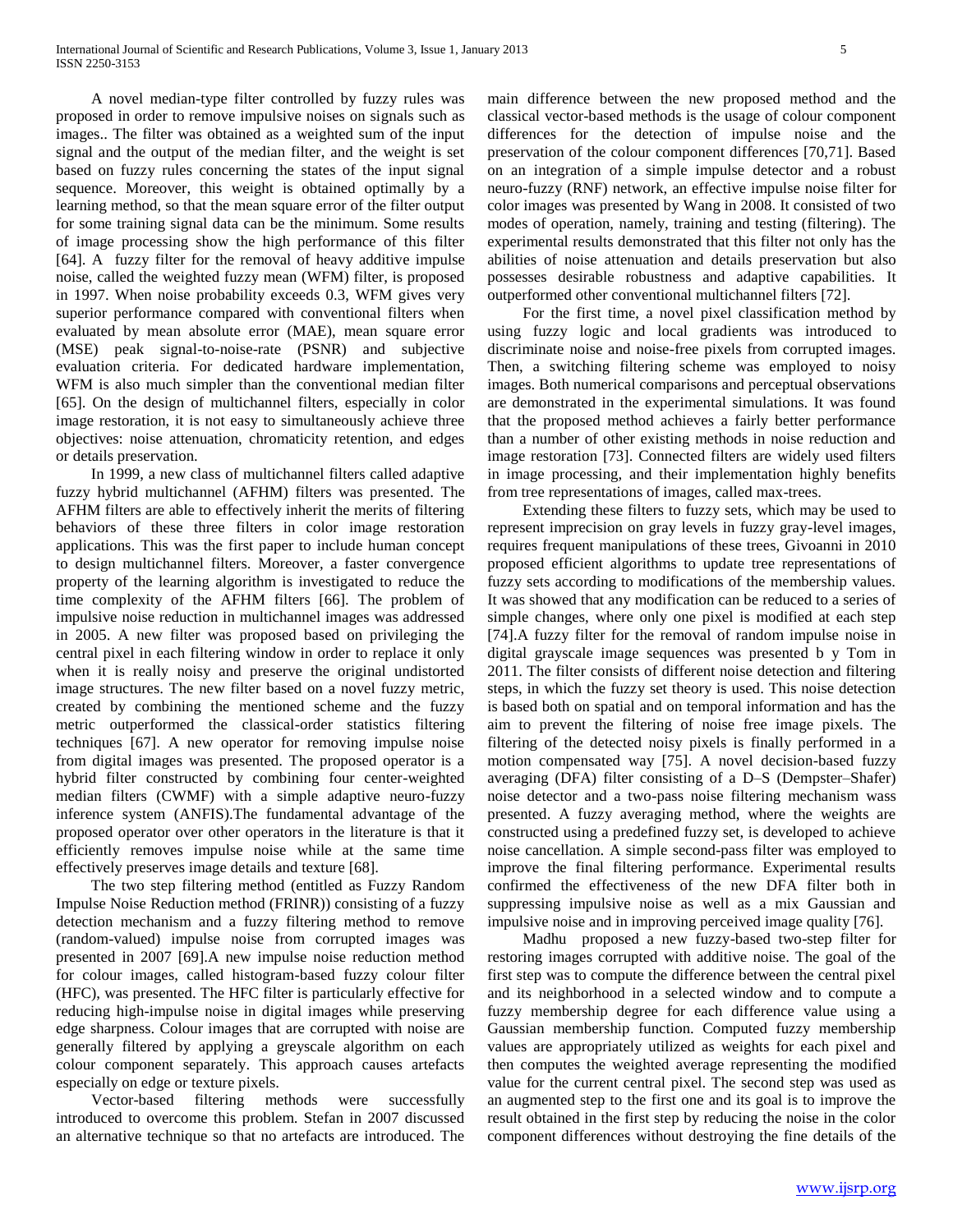image. The experimental analysis showed that the proposed method gives better results compared to existing advanced filters for additive noise reduction. Both visual, quantitative and qualitative analysis have been done to prove the efficiency and effectiveness of the proposed method [77].

 Most of the conventional median filters, process all the pixels without classifying whether it is noisy or noiseless. Recently, a method was proposed based on switching median filter. It consists of two stages namely detection stage and filtering stage. In the detection stage neighbourhood mapping based algorithm is used to detect the corrupted pixels. In the filtering stage, the corrupted pixels are filtered by using fuzzy membership function. The uncorrupted pixels are retained as such. The proposed method is compared with many existing algorithms. The proposed algorithm can restore images which are highly corrupted up to 90% noise density. Simulation results showed that the proposed switching median filter algorithm is better when compared to other existing techniques in terms of visual and quantitative measures such as PSNR, MSE, SSIM using MATLAB [78]. Low-dose CT imaging has been particularly used in modern medical practice for its advantage on reducing the radiation dose to patients. However, reconstructed images will distinctly degenerate along with the decrease of the radiation dose. A resolution is to deal with the noisy projection space by an effective filter. This study was performed to address this problem and a fuzzy-median filter was proposed in this paper according to the properties of the noise of low-dose CT images recently. Simulations also indicated that this spatially variant filter could suppress noise and obviously decrease streak artifacts in reconstructed images [79].

 Approximate Gaussian filtering of equidistant data can be obtained by regularizing the data with Tikhonov's second order stabilizing functionals. The correspondence between the resulting cubic spline functions and Gaussian functions was first shown by Poggio. The impulse response arising from cubic spline approximation is however not positive everywhere. As an alternative, approximating cubic splines under tension was considered in 1989 by Johannes and a fast implementation was proposed that requires the same amount of calculations for all values of the spread [80]. The equivalence of minimum-norm least-squares solutions of systems of linear equations and standard iterative methods of solution is well established. On the other hand, while it is generally understood that truncated iteration is a form of regularization, comparatively few papers have formalized the relationship between direct methods of regularization and truncated iteration. A brief review of such papers was presented. It was proved that solutions by direct regularization are in fact identical to solutions of a certain type of truncated-iterative method, and conversely. This equivalence is proved by construction for a very general form of regularization method in which the coefficient matrix has full rank and is rectangular 1990 [81].

 A global edge detection algorithm based on variational regularization was presented and analysed. The algorithm can also be viewed as an anisotropic diffusion method. These two quite different methods are thereby unified from the original outlook. This puts anisotropic diffusion, as a method in early vision, on more solid grounds; it is just as well founded as the well-accepted standard regularization techniques. The unification

also brings the anisotropic diffusion method an appealing sense of optimality, thereby intuitively explaining its extraordinary performance [82]. In 1992, a nonlinear regularized iterative image restoration algorithm was proposed, according to which no prior knowledge about the noise variance is assumed. The algorithm resulted from a set-theoretic regularization approach, where bounds of the stabilizing functional and the noise variance, which determine the regularization parameter, are updated at each iteration step. Sufficient conditions for the convergence of the algorithm, as well as an optimality criterion for the regularization parameter, are derived [83].

 Layered architecture is proposed for solving a class of regularization problems in image processing. There are two major hurdles in the implementation of regularization filters with second or higher order smoothness constraints: (a)Stability: With second or higher order constraints, a direct implementation of a regularization filter necessitates negative conductance which, in turn, gives rise to stability problems. (b)Wiring Complexity: A direct implementation of an N-th order regularization filter requires wiring between every pair of k-th nearest nodes for all k,  $1 \leq k \leq N$ . Even though one of the authors managed to layout an  $N = 2$  chip, the implementation of an  $N \ge 3$  chip would be an extremely difficult, if not impossible, task. In 1993 the regularization filter architecture was which requires no negative conductance; and necessitates wiring only between nearest nodes [84].

 In 1995, an improvement to the choice of the regularization parameter involved in a deconvolution procedure was proposed. It was based on a statistical model allowing a good estimation of the spectral signal-to-noise ratio [85]. In 1998, restoration of images that have several channels of information was considered. It used a probabilistic scheme which proved rather useful for image restoration and to incorporate into it an additional term which results in a better correlation between the color bands in the restored image. Results obtained so far are good; typically, there is a reduction of 20 to 40% in the mean square error, compared to standard restoration carried out separately on each color band [86]. In 1999, a modified version of classical regularization techniques. Instead of using regularization in order to reduce the measurement noise effect of cancelling the inverse filter singularities, and to restore the original signal, a prefiltering was performed before the regularization. This prefiltering was obtained by using a Wiener filter based on a particular modelization of the signal to be restored [87]. Hong introduced two new edge-preserving image compression approaches based on the wavelet transform and iterative constrained least square regularization approach in 2000, They utilize the edge information detected from the source image as a priori knowledge for the subsequent reconstruction. In addition, one of the approaches makes use of the spatial characteristics of wavelet coded images to enhance its restoration performance [88].

 An inverse ill-posed problem was considered in 2002 coming from the area of dynamic magnetic resonance imaging (MRI), where high resolution images must be reconstructed from incomplete data sets collected in the Fourier domain. The behavior of some regularization methods such as the truncated singular value decomposition (TSVD), the Lavrent'yev regularization method and conjugate gradients (CG) type iterative methods were analyzed [89]. Color image processing is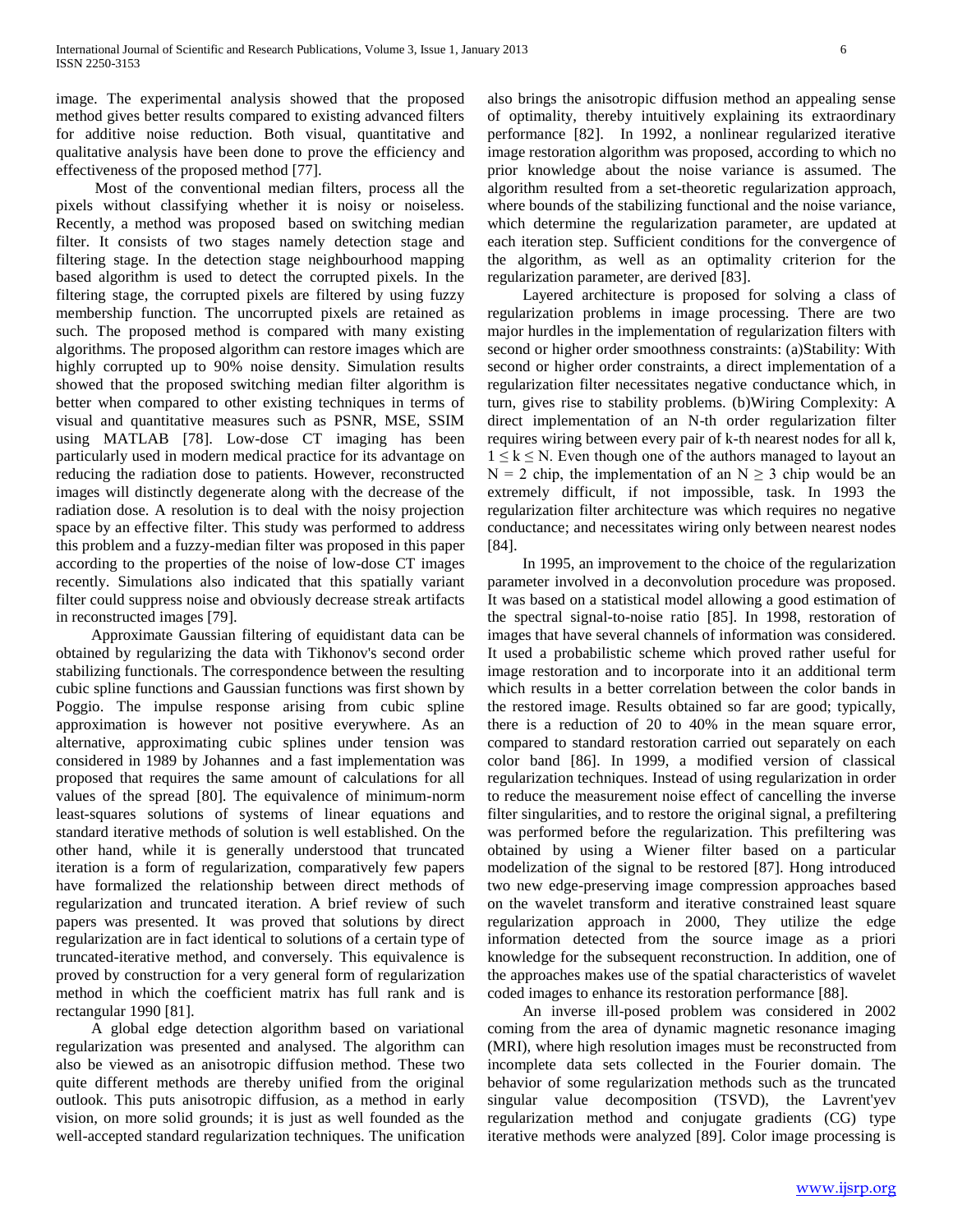an essential issue in computer vision. Variational formulations provide a framework for color image restoration, smoothing and segmentation problems. The solutions of variational models can be obtained by minimizing appropriate energy functions and this minimization is usually performed by continuous partial differential equations (PDEs). The problem is usually considered as a regularization matter which minimizes a smoothness plus a regularization term. In 2007, Olivier proposed a general discrete regularization framework defined on weighted graphs of arbitrary topologies which can be seen as a discrete analogue of classical regularization theory. The smoothness term of the regularization uses a discrete definition of the p-Laplace operator. With this formulation, families of fast and simple anisotropic linear and nonlinear filters which do not involve PDEs were used [90].

 In 2009, for image restoration, edge-preserving regularization method was used to solve an optimization problem whose objective function has a data fidelity term and a regularization term, the two terms are balanced by a parameter λ. In some aspect, the value of  $\lambda$  determines the quality of images. A new model to estimate the parameter and propose an algorithm to solve the problem was established. The quality of images was improved by dividing it into some blocks [91]. Non-blind image deconvolution is a process that obtains a sharp latent image from a blurred image when a point spread function (PSF) is known. However, ringing and noise amplification are inevitable artifacts in image deconvolution since perfect PSF estimation is impossible. The conventional regularization to reduce these artifacts cannot preserve image details in the deconvolved image when PSF estimation error is large, so strong regularization is needed. A non-blind image deconvolution method was proposed which preserves image details, while suppressing ringing and noise artifacts by controlling regularization strength according to local characteristics of the image [92]. Stochastic regularized methods are quite advantageous in super-resolution (SR) image reconstruction problems. In the particular techniques, the SR problem is formulated by means of two terms, the data-fidelity term and the regularization term. The experimentation is carried out with the widely employed L2, L1, Huber and Lorentzian estimators for the data-fidelity term. The Tikhonov and Bilateral (B) Total Variation (TV) techniques are employed for the regularization term. The extracted conclusion is that in case the potential methods present common data-fidelity or regularization term, and frames are noiseless, the method which employs the most robust regularization or data-fidelity term should be used [93].

# III. EFFECT OF DENOISING FILTERS ON NORMAL IMAGES OVER THE YEARS.

 Tomasi and Manduchi proposed the bilateral filter in 1998 [94] as an appealing algorithm for noise removal from images. As such, this algorithm was posed as an alternative to locally adaptive well-known algorithms such as the anisotropic diffusion (AD), the weighted least-squares (WLS), and the robust estimation (RE) techniques. However, no theoretical background supporting the bilateral filter was suggested. Bayesian approach is also in the core of the bilateral filter, just as it has been for the AD, WLS, and RE.[95]. The magnified portion of the result with bilateral filtering is clearly less blurry then that of the result with

linear Gaussian filtering.[96]. If the weights are Gaussian, it can be expressed neatly as a Gaussian blur in an elevated space that encompasses both spatial location and intensity.[97] Double Bilateral filter has better performance in restoring images corrupted by the combination of Gaussian and impulse noise [98]. Bilateral filter give higher MSE when implemented and analyzed on medical images [99].

 In image processing applications, linear filters tend to blur the edges and do not remove Gaussian and mixed Gaussian impulse noise effectively. Previously, a number of schemes have been proposed for Gaussian mitigation. Inherently noise removal from image introduces blurring in many cases [100]. The ideal approach is to apply the filtering technique only to noisy pixels, without changing the uncorrupted pixel values. Non-linear filters such as Adaptive Median Filter (AMF), decision–based or switching median filters [101], [102],[103] can be used for discriminating corrupted and uncorrupted pixels, and then apply the filtering technique. The performance of hybrid median filter is better than that of Lee, Kuan, Frost, Median, Truncated median filters [104]. Hybrid Max Filter performs significantly better than many other existing techniques and it gives the best results after successive iterations.[105]. Madu S. Nair applied median filter to R-, G-, and B-planes individually, and then combined to form the restored color image and the result proved much better than SMF, AMF and decision based median filters.[106].Median Filter performed satisfactorily on different medical images like MRI, Cancer, X-ray and Brain.[107].

 The problem of noise reduction has attracted a considerable amount of research attention over the past several decades. Among the numerous techniques that were developed, the optimal Wiener filter can be considered as one of the most fundamental noise reduction approaches, which has been delineated in different forms and adopted in various applications [108]. Donoho presents a method for image denoising by thresholding the wavelet coefficients. He shows that this method is nearly minimax. Another denoising method in the wavelet domain consists of Wiener filtering the wavelet coefficients [109].Wiener filtering is applied on wavelet coefficients. This is with reference to [110, 111, 112] by Marian Kazubek. In this model we assume that the wavelet coefficients are conditionally independent Gaussian random variables. Wiener filter in the frequency domain is more effective than that in the space domain [113]. During the analysis of image denoising by discrete wavelet transform to study the suitability of various wavelet bases and different window sizes, it is found that modified Neighshrink gives better result than Neighshrink, Weiner filter and Visushrink [114].The performance of a Wiener filter in the wavelet domain surpass those of soft thresholding, hard thresholding, local wiener filter [115]. Denoising method based on non-local means with multi-scale dyadic wavelet transform is proposed to address the issue of image recovery from its noisy counterpart has proved much better performance than in comparison with the Wiener2, DWT-wiener, WCMS and Non-Local means algorithm [116]. The dual filtering algorithm, which is based on combination of two methods, the discrete wavelet transform and Wiener filter based group delay statistics performed good enough denoising ultrasonic signal [117]. The wavelet-based de-nosing algorithms using semi-soft thresholding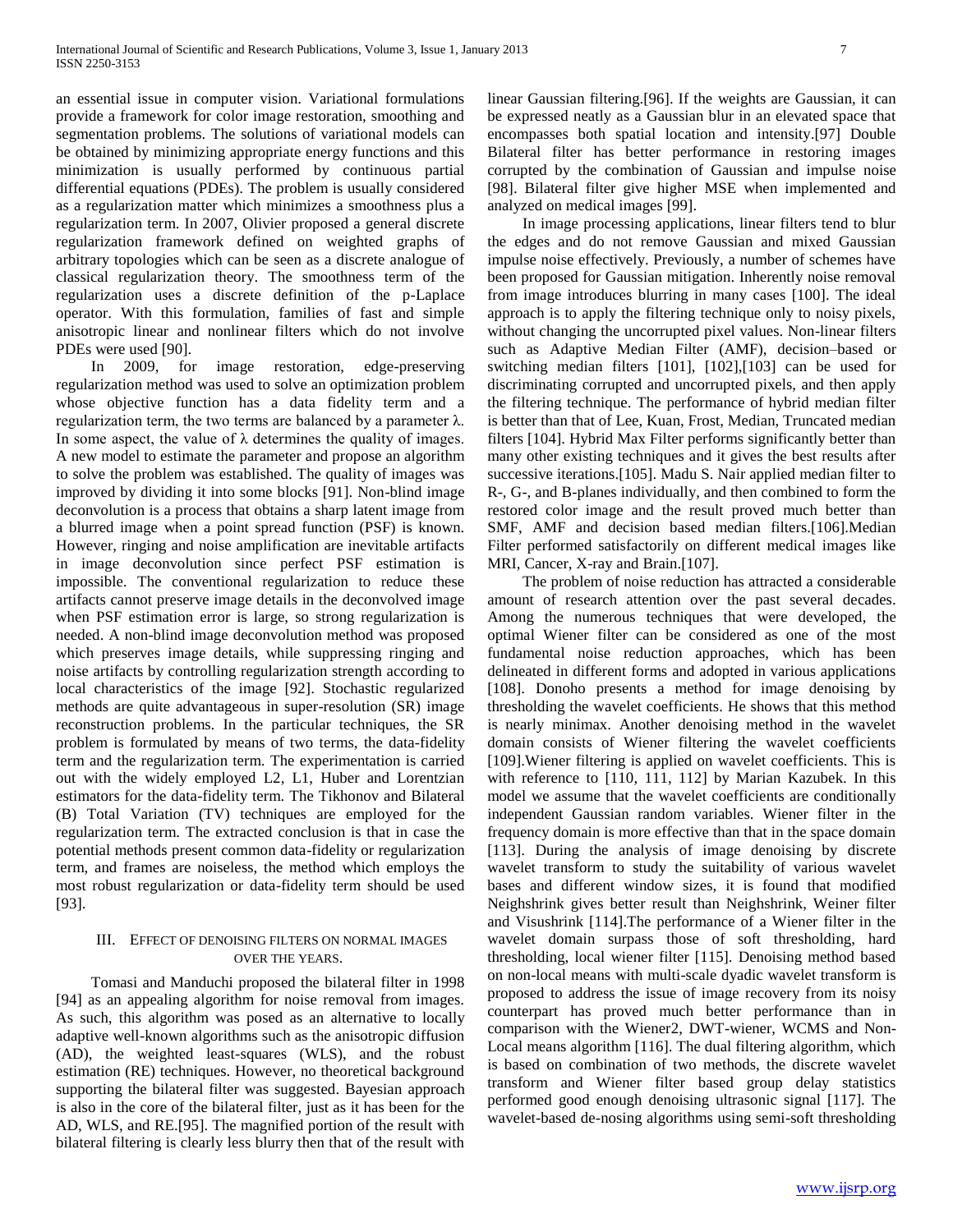has given better performance intravascular ultrasound images [118].

 The total variation has been introduced in Computer Vision first by Rudin, Osher and Fatemi [119], as a regularizing criterion for solving inverse problems. It has proved to be quite efficient for regularizing images without smoothing the boundaries of the objects. Antontonin proposed a relaxation method , an alternative method that was able to handle the minimization of the minimum of several convex functionals [120]. Based on the CGM model, Chambolle (C) in [121] developed an efficient dual approach to minimize the scalar ROF model. C's algorithm is faster than CGM even if the convergence of C's scheme is linear and the CGM's scheme is quadratic. C's algorithm is faster because the cost per iteration to use CGM is higher (CGM needs to solve a linear system at each iteration).

 A recent fast minimization algorithm for the scalar ROF model was proposed by Darbon and Sigelle (DS) in [122] based on graph cuts. Although C's algorithm is not as fast as the model of DS to solve the variational scalar ROF model, it is still fast and presents some advantages compared with CGM and DS. First, C's model use the exact scalar TV norm whereas CGM model regularizes it to minimize it. Then, the numerical scheme of [121] is straightforward to implement unlike the CGM and DS algorithms. Besides, the TV norm of DS is anisotropic whereas the TV norm of C is isotropic. Finally, we will see that the C's model extends nicely to color/vector images whereas the question of extension is open for the CGM model and the generalization of DS model to color images is not as efficient as in the scalar case.[123]. X. Bresson extended the Chambolle's model [121] to multidimensional/vectorial images. Unlike the proposed vectorial scheme does not regularize the VTV to minimize it. Finally, the numerical solution converges to the continuous minimizing solution in the vectorial BV space. This VTV minimization scheme to several standard applications such as deblurring, inpainting, decomposition, denoising on manifolds [124]. Paul proposed a simple but flexible method for solving the generalized vector-valued TV (VTV) functional with a non negativity constraint. One of the main features of this recursive algorithm is that it is based on multiplicative updates only and can be used to solve the denoising and deconvolution problems for vector-valued (color) images [125]. For the first time TV Regularization method was applied to fMRI data, and show that TV regularization is well suited to the purpose of brain mapping while being a powerful tool for brain decoding. Moreover, this article presents the first use of TV regularization for classification [126].

 A new algorithm fuzzy histogram equalization (FHE), based on fuzzy sets and probability was presented which generates images which are sharper than the images produced by the classical approach of histogram equalization [127]. However, this technique is not very well suited to be implemented in consumer electronics, such as television, because the method tends to introduce unnecessary visual deterioration such as the saturation effect. One of the solutions to overcome this weakness is by preserving the mean brightness of the input image inside the output image. Ibrahim produced new method BPDHE which outperformed other mean brightness preserving histogram equalization methods and at the same time, maintained the mean input brightness [138].

 A fuzzy filter for restoring color images corrupted with additive noise was proposed which produces better restoration of the color images compared to other filters which outperformed most of the conventional sharpening filters and other fuzzy filters to suppress multiplicative noise such as Salt & Pepper noise [129]. Brightness preserving methods are very high demand to the consumer electronic products but they tend to produce unwanted artifacts. Two methods were suggested by Chen Hee Oii to overcome these drawbacks. Both the methods outperform those conventional methods by producing clearer enhanced image with brightness and details preserving ability [129]. Many algorithms are proposed for fingerprint enhancement to improve the clarity of ridges and valleys of the input fingerprint image. The generated images are of improved quality with less noise [130, 131].

### IV. CONCLUSION

 This review paper shows that few filtering techniques namely bilateral filter, median filter, wavelets, wiener filter, ROF Filter, Fuzzy Filters are few of those which led to the evolution of number of other filters. Also, these filters are applied to the number of images and various imaging systems over the years and have been used in wide range of applications. So, there is scope that these filters can also be applied on nanoscopic TEM images as well.

#### **REFERENCES**

- [1] Tolga Tasdizen, Ross Whitaker, Robert Marc, Bryan Jones, "Automatic Correction of Non-uniform Illumination in Transmission Electron Microscopy Images", Scientific Computing and Imaging Institute, University of Utah.
- [2] Tasdizen T, Whitaker R, Marc R, Jones B., " Enhancement of cell boundaries in Transmission Electron Microscopy Images ", Proceeding in International Conference of Image Processing. 2005;2:129-132.
- [3] Pawan Patidar, Manoj Gupta, Sumit Srivastava, Ashok Kumar Nagawat, "Image Denoising by Various Filters for Different Noise", International Journal of Computer Applications (0975 – 8887),Volume 9– No.4, November 2010.
- [4] Kundu, Amlan and Mitra, Sanjit K. and Vaidyanathan, P. P. (1984). "Application of two-dimensional generalized mean filtering for removal of impulse noises from images", IEEE Transactions on Acoustics, Speech, and Signal Processing, 32 (3). pp. 600-609.]
- [5] H. M. Lin and A. N. Wilson, Jr., "Median filters with adaptive length,'' IEEE Trans. Circuits Svst., vol. 35, no. 6, June 1988.
- [6] H. Hwang and R. A. Haddad, "Adaptive Median Filters: New Algorithms and Results", IEEE Transactions on Image Processing, Vol. 4, No. 4, April 1995.
- [7] Ruikang Yang, Moncef Gabbouj, Yrjö Neuvo, "Fast algorithms for analyzing and designing weighted median filters", Signal Processing, Volume 41, Issue 2, January 1995, Pages 135-152.
- [8] Kaoru Arakawa,"Median filter based on fuzzy rules and its application to image restoration" , Fuzzy Sets and Systems, Volume 77, Issue 1, 15 January 1996, Pages 3-13.
- [9] Giovanni Sebastiani, Sebastiano Stramaglia, "A Bayesian approach for the median filter in image processing", Signal Processing, Volume 62, Issue 3, November 1997, Pages 303-309.
- [10] Mitsuji Muneyasu, Nobutaka Nishi, Takao Hinamoto, "A new adaptive center weighted median filter using counter propagation networks", Journal of the Franklin Institute, Volume 337, Issue 5, August 2000, Pages 631-639.
- [11] M.I. Vardavoulia, I. Andreadis, Ph. Tsalides, "A new vector median filter for colour image processing", Pattern Recognition Letters, Volume 22, Issues 6–7, May 2001, Pages 675-689.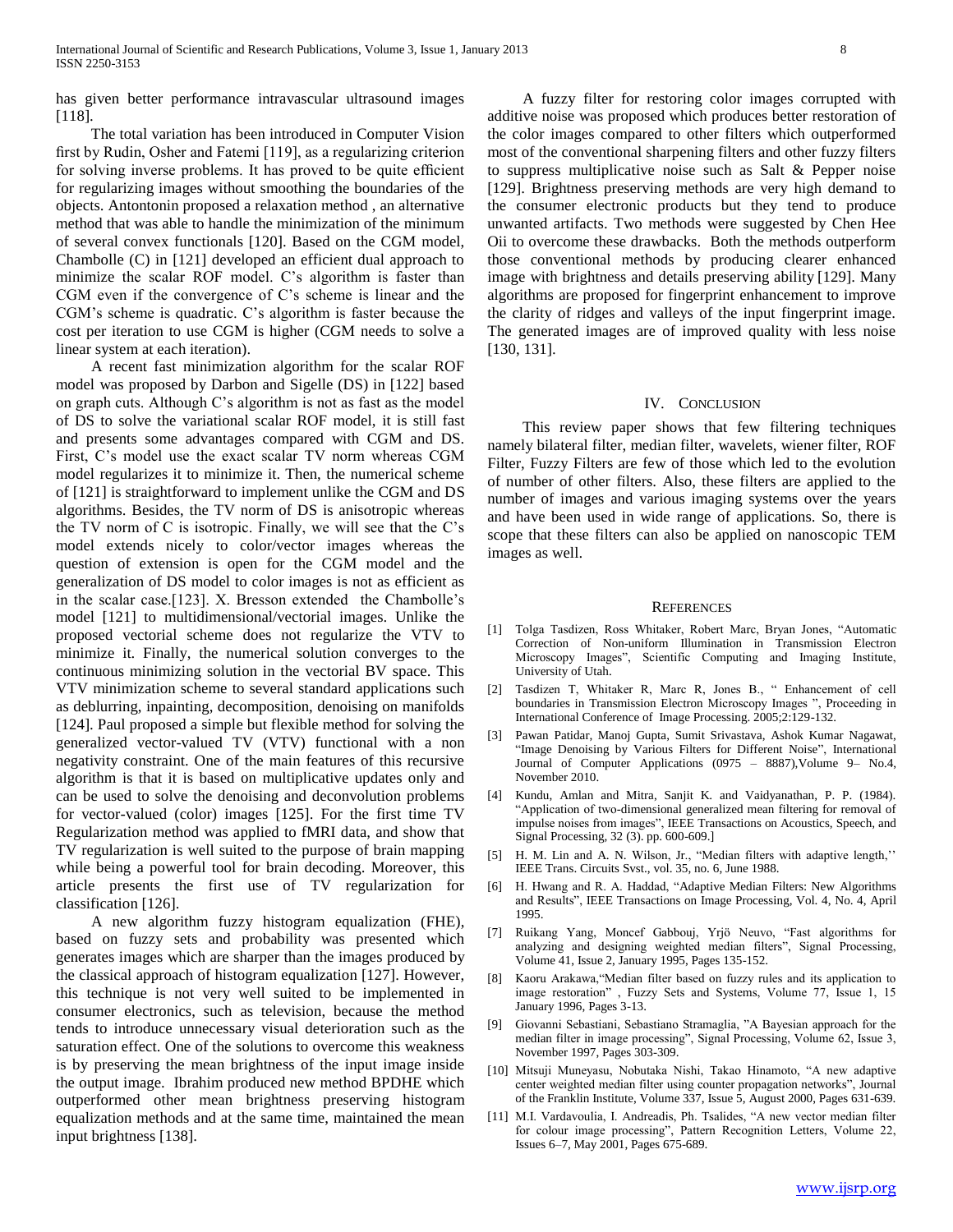- [12] Laurent Lucat, Pierre Siohan, Dominique Barba, "Adaptive and global optimization methods for weighted vector median", Signal Processing: Image Communication, Volume 17, Issue 7, August 2002, Pages 509-524.
- [13] Tzu-Chao Lin, Pao-Ta Yu, "Partition fuzzy median filter based on fuzzy rules for image restoration", Fuzzy Sets and Systems, Volume 147, Issue 1, 1 October 2004, Pages 75-97.
- [14] Haixiang Xu, Guangxi Zhu, Haoyu Peng, Desheng Wang, "Adaptive fuzzy switching filter for images corrupted by impulse noise", Pattern Recognition Letters, Volume 25, Issue 15, November 2004, Pages 1657- 1663.
- [15] M. Emin Yüksel, "A median/ANFIS filter for efficient restoration of digital images corrupted by impulse noise ", AEU - International Journal of Electronics and Communications, Volume 60, Issue 9, 2 October 2006, Pages 628-637.
- [16] Tzu-Chao Lin, "A new adaptive center weighted median filter for suppressing impulsive noise in images", Information Sciences, Volume 177, Issue 4, 15 February 2007, Pages 1073-1087.
- [17] Qing-Hua Huang, Yong-Ping Zheng, "Volume reconstruction of freehand three-dimensional ultrasound using median filters ", Ultrasonics, Volume 48, Issue 3, July 2008, Pages 182-192.
- [18] Chung-Chia Kang, Wen-June Wang , "Modified switching median filter with one more noise detector for impulse noise removal", AEU -International Journal of Electronics and Communications, Volume 63, Issue 11, November 2009, Pages 998-1004.
- [19] Yakup Yüksel, Mustafa Alçı, M. Emin Yüksel, "Performance enhancement of image impulse noise filters by image rotation and fuzzy processing ", AEU - International Journal of Electronics and Communications, Volume 64, Issue 4, April 2010, Pages 329-338.
- [20] Jianjun Zhang, "An efficient median filter based method for removing random-valued impulse noise", Digital Signal Processing, Volume 20, Issue 4, July 2010, Pages 1010-1018.
- [21] Ayyüce M. Kızrak, Figen Özen, "A new median filter based fingerprint recognition algorithm", Procedia Computer Science, Volume 3, 2011, Pages 859-865.
- [22] Zhouping Wei, Jian Wang, Helen Nichol, Sheldon Wiebe, Dean Chapman, "A median-Gaussian filtering framework for Moiré pattern noise removal from X-ray microscopy image", Micron, Volume 43, Issues 2–3, February 2012, Pages 170-176
- [23] Ching-Ta Lu, Tzu-Chun Chou, "Denoising of salt-and-pepper noise corrupted image using modified directional-weighted-median filter", Pattern Recognition Letters, Volume 33, Issue 10, 15 July 2012, Pages 1287-1295.
- [24] Chih-Lung Lin, Chih-Wei Kuo, Chih-Chin Lai, Ming-Dar Tsai, Yuan-Chang Chang, Hsu-Yung Cheng, "Novel approach to fast noise reduction of infrared image", Infrared Physics & Technology, Volume 54, Issue 1, January 2011, Pages 1-9.
- [25] J.A. Jamieson, "Inference of two-dimensional wiener spectra from onedimensional measurements", Infrared Physics, Volume 1, Issue 2, July 1961, Pages 133-145.
- [26] W.L. Anderson, L.S. Berger, "Realization of a Wiener optical spatial filter", Physics Letters A, Volume 29, Issue 10, 11 August 1969, Pages 619-620.
- [27] N.E. Nahi, I.M. Weiss, "Optimum Wiener bounding filters in the presence uncertainties", Information and Control, Volume 28, Issue 3, July 1975, Pages 179-191.
- [28] M. Rudko, D.D. Weiner, "Optimum non-linear Wiener filters", Journal of the Franklin Institute, Volume 308, Issue 1, July 1979, Pages 57-68.
- [29] J.M. Potter, B.D.O. Anderson, "Time-Limited Time-Invariant Wiener Filtering", Information Sciences, Volume 23, Issue 3, 1981, Pages 153-158.
- [30] Kenneth S. Vastola, H. Vincent Poor, "An analysis of the effects of spectral uncertainty on wiener filtering", Automatica, Volume 19, Issue 3, May 1983, Pages 289-293.
- [31] M. Pancorbo, E. Anguiano, A. Diaspro, M. Aguilar, "A Wiener filter with circular-aperture-like point spread function to restore scanning tunneling microscopy (STM) images", Pattern Recognition Letters, Volume 11, Issue 8, August 1990, Pages 553-556
- [32] Hock Lim, Kah-Chye Tan, B.T.G Tan, "Edge errors in inverse and Wiener filter restorations of motion-blurred images and their windowing treatment", CVGIP: Graphical Models and Image Processing, Volume 53, Issue 2, March 1991, Pages 186-195.
- [33] Thomas E. Southard, Karin A. Southard, "Maxillary alveolar bone imaging: Wiener filter design", Oral Surgery, Oral Medicine, Oral Pathology, Volume 75, Issue 5, May 1993, Pages 645-649.
- [34] Chih-Chun Feng, Chong-Yung Chi, "Design of Wiener filters using a cumulant based MSE criterion", Signal Processing, Volume 54, Issue 1, October 1996, Pages 23-48.
- [35] Nelson D.A Mascarenhas, Cid A.N Santos, Paulo E Cruvinel, "Transmission tomography under Poisson noise using the Anscombe transformation and Wiener filtering of the projections", Nuclear Instruments and Methods in Physics Research Section A: Accelerators, Spectrometers, Detectors and Associated Equipment, Volume 423, Issues 2–3, 1 March 1999, Pages 265-271.
- [36] M.A.G. Izquierdo, M.G. Hernández, O. Graullera, L.G. Ullate, "Time– frequency Wiener filtering for structural noise reduction", Ultrasonics, Volume 40, Issues 1–8, May 2002, Pages 259-261.
- [37] Spriet, M. Moonen, J. Wouters, "Spatially pre-processed speech distortion weighted multi-channel Wiener filtering for noise reduction", Signal Processing, Volume 84, Issue 12, December 2004, Pages 2367-2387.
- [38] Khireddine, K. Benmahammed, W. Puech, "Digital image restoration by Wiener filter in 2D case", Advances in Engineering Software, Volume 38, Issue 7, July 2007, Pages 513-516.
- [39] Huijun Ding, Ing Yann Soon, Soo Nee Koh, Chai Kiat Yeo, "A spectral filtering method based on hybrid wiener filters for speech enhancement", Speech Communication, Volume 51, Issue 3, March 2009, Pages 259-267.
- [40] Jacob Benesty, Jingdong Chen, Yiteng (Arden) Huang, "On widely linear Wiener and tradeoff filters for noise reduction", Speech Communication, Volume 52, Issue 5, May 2010, Pages 427-439.
- [41] Li-Hong Juang, Ming-Ni Wu, "Image noise reduction using Wiener filtering with pseudo-inverse", Measurement, Volume 43, Issue 10, December 2010, Pages 1649-1655.
- [42] Charles V. Sindelar, Nikolaus Grigorieff, "An adaptation of the Wiener filter suitable for analyzing images of isolated single particles", Journal of Structural Biology, Volume 176, Issue 1, October 2011, Pages 60-74.
- [43] Ch.V. Rama Rao, M.B. Rama Murthy, K. Srinivasa Rao, "Speech enhancement using sub-band cross-correlation compensated Wiener filter combined with harmonic regeneration", AEU - International Journal of Electronics and Communications, Volume 66, Issue 6, June 2012, Pages 459-464.
- [44] Kim Ngo, Ann Spriet, Marc Moonen, Jan Wouters, Søren Holdt Jensen "A combined multi-channel Wiener filter-based noise reduction and dynamic range compression in hearing aids", Signal Processing, Volume 92, Issue 2, February 2012, Pages 417-426.
- [45] M. Vergassola, U. Frisch, "Wavelet transforms of self-similar processes", Physica D: Nonlinear Phenomena, Volume 54, Issues 1–2, December 1991, Pages 58-64.
- [46] X.J. Lu, A. Katz, E.G. Kanterakis, Yao Li, Yan Zhang, N.P. Caviris, "Image analysis via optical wavelet transform", Optics Communications, Volume 92, Issues 4–6, 1 September 1992, Pages 337-345.
- [47] M. Bos, E. Hoogendam, "Wavelet transform for the evaluation of peak intensities in flow-injection analysis", Analytica Chimica Acta, Volume 267, Issue 1, 11 September 1992, Pages 73-80.
- [48] Jiann-Shu Lee, Yung-Nien Sun, Chin-Hsing Chen, Ching-Tsorng Tsai, "Wavelet based corner detection", Pattern Recognition, Volume 26, Issue 6, June 1993, Pages 853-865.
- [49] J.-P. Antoine, P. Carrette, R. Murenzi, B. Piette, "Image analysis with twodimensional continuous wavelet transform", Signal Processing, Volume 31, Issue 3, April 1993, Pages 241-272.
- [50] B. Walczak, D.L. Massart, "Noise suppression and signal compression using the wavelet packet transform", Chemometrics and Intelligent Laboratory Systems, Volume 36, Issue 2, April 1997, Pages 81-94.
- [51] L. Pasti, B. Walczak, D.L. Massart, P. Reschiglian, "Optimization of signal denoising in discrete wavelet transform", Chemometrics and Intelligent Laboratory Systems, Volume 48, Issue 1, 14 June 1999, Pages 21-34.
- [52] A. Bakhtazad, A. Palazoglu, J.A. Romagnoli], "Process data de-noising using wavelet transform", Intelligent Data Analysis, Volume 3, Issue 4, October 1999, Pages 267-285
- [53] Zehua Dong, Xingpeng Guo, Jiashen Zheng, Liming Xu, "Calculation of noise resistance by use of the discrete wavelets transform", Electrochemistry Communications, Volume 3, Issue 10, October 2001, Pages 561-565.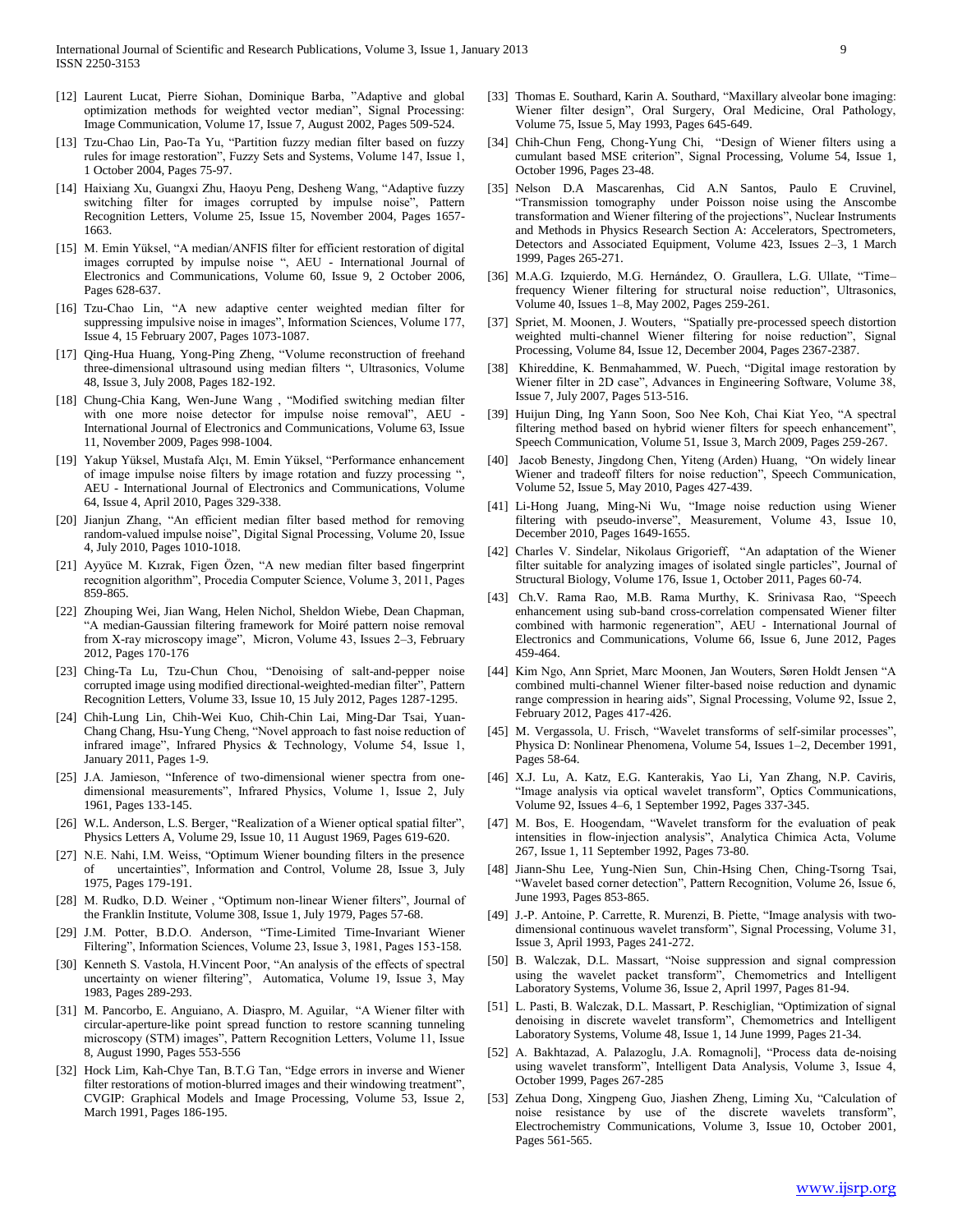- [54] A De Stefano, P.R White, W.B Collis, "Film grain reduction on colour images using undecimated wavelet transform", Image and Vision Computing, Volume 22, Issue 11, 20 September 2004, Pages 873-882.
- [55] M.S. Reis, P.M. Saraiva, B.R. Bakshi, "Denoising and Signal-to-Noise Ratio Enhancement: Wavelet Transform and Fourier Transform", Comprehensive Chemometrics, 2009, Pages 25-55.
- [56] Xiang-Yang Wang, Hong-Ying Yang, Zhong-Kai Fu, "A New Waveletbased image denoising using undecimated discrete wavelet transform and least squares support vector machine", Expert Systems with Applications, Volume 37, Issue 10, October 2010, Pages 7040-7049.
- [57] V. Naga Prudhvi Raj, T. Venkateswarlu, "Denoising of Medical Images Using Dual Tree Complex Wavelet Transform", Procedia Technology, Volume 4, 2012, Pages 238-244.
- [58] "Iterative fuzzy image segmentation", Pattern Recognition, Volume 18, Issue 2, 1985, Pages 131-138.
- [59] Hans Bandemer, "Evaluating explicit functional relationships from fuzzy observations", Fuzzy Sets and Systems, Volume 16, Issue 1, May 1985, Pages 41-52.
- [60] Wei-Xin Xie, Samuel D. Bedrosian, "Experimentally derived fuzzy membership function for gray level images", Journal of the Franklin Institute, Volume 325, Issue 2, 1988, Pages 155-164.
- [61] Fabrizio Russo, Giovanni Ramponi, "Nonlinear fuzzy operators for image processing", Signal Processing, Volume 38, Issue 3, August 1994, Pages 429-440.
- [62] Yih-Gong Lee, Yuang-Cheh Hsueh, "Fuzzy logic approach for removing noise", Neurocomputing, Volume 9, Issue 3, December 1995, Pages 349- 355.
- [63] Hyun Mun Kim, Bart Kosko "Fuzzy prediction and filtering in impulsive noise", Fuzzy Sets and Systems, Volume 77, Issue 1, 15 January 1996, Pages 15-33.
- [64] Kaoru Arakawa, "Median filter based on fuzzy rules and its application to image restoration", Fuzzy Sets and Systems, Volume 77, Issue 1, 15 January 1996, Pages 3-13.
- [65] Chang-Shing Lee, Yau-Hwang Kuo, Pao-Ta Yu, "Weighted fuzzy mean filters for image processing", Fuzzy Sets and Systems, Volume 89, Issue 2, 16 July 1997, Pages 157-180.
- [66] Hung-Hsu Tsai, Pao-Ta Yu, "Adaptive fuzzy hybrid multichannel filters for removal of impulsive noise from color images", Signal Processing, Volume 74, Issue 2, April 1999, Pages 127-151.
- [67] Samuel Morillas, Valentín Gregori, Guillermo Peris-Fajarnés, Pedro Latorre, "A fast impulsive noise color image filter using fuzzy metrics", Real-Time Imaging, Volume 11, Issues 5–6, October–December 2005, Pages 417-428.
- [68] M. Emin Yüksel, "A median/ANFIS filter for efficient restoration of digital images corrupted by impulse noise", AEU - International Journal of Electronics and Communications, Volume 60, Issue 9, 2 October 2006, Pages 628-637.
- [69] Stefan Schulte, Valérie De Witte, Mike Nachtegael, Dietrich Van der Weken, Etienne E. Kerre, "Fuzzy random impulse noise reduction method", Fuzzy Sets and Systems, Volume 158, Issue 3, 1 February 2007, Pages 270- 283.
- [70] Stefan Schulte, Valérie De Witte, Mike Nachtegael, Dietrich Van der Weken, Etienne E. Kerre, "Histogram-based fuzzy colour filter for image restoration", Image and Vision Computing, Volume 25, Issue 9, 1 September 2007, Pages 1377-1390.
- [71] Samuel Morillas, Valentín Gregori, Guillermo Peris-Fajarnés, Almanzor Sapena, "Local self-adaptive fuzzy filter for impulsive noise removal in color images", Signal Processing, Volume 88, Issue 2, February 2008, Pages 390-398.
- [72] Yueyang Li, Fu-Lai Chung, Shitong Wang, "A robust neuro-fuzzy network approach to impulse noise filtering for color images "Applied Soft Computing, Volume 8, Issue 2, March 2008, Pages 872-884.
- [73] Hsiang-Chieh Chen, Wen-June Wang, "Efficient impulse noise reduction via local directional gradients and fuzzy logic", Fuzzy Sets and Systems, Volume 160, Issue 13, 1 July 2009, Pages 1841-1857.
- [74] Giovanni Palma, Isabelle Bloch, Serge Muller, "Fast fuzzy connected filter implementation using max-tree", Fuzzy Sets and Systems, Volume 161, Issue 1, 1 January 2010, Pages 118-146
- [75] Tom Mélange, Mike Nachtegael, Stefan Schulte, Etienne E. Kerre, "A fuzzy filter for the removal of random impulse noise in image sequences",

Image and Vision Computing, Volume 29, Issue 6, May 2011, Pages 407- 419

- [76] Tzu-Chao Lin, "Decision-based fuzzy image restoration for noise reduction based on evidence theory", Expert Systems with Applications, Volume 38, Issue 7, July 2011, Pages 8303-8310
- [77] Madhu S. Nair, G. Raju, "Additive noise removal using a novel fuzzybased filter", Computers & Electrical Engineering, Volume 37, Issue 5, September 2011, Pages 644-655
- [78] V. Thirilogasundari, V. Suresh babu, S. Agatha Janet, "Fuzzy Based Salt and Pepper Noise Removal Using Adaptive Switching Median Filter", Procedia Engineering, Volume 38, 2012, Pages 2858-2865.
- [79] Zhi-guo Gui, Yi Liu, "Noise reduction for low-dose X-ray computed tomography with fuzzy filter", Optik - International Journal for Light and Electron Optics, Volume 123, Issue 13, July 2012, Pages 1207-1211.
- [80] Johannes P.F. D'Haeyer, "Gaussian filtering of images: A regularization approach", Signal Processing, Volume 18, Issue 2, October 1989, Pages 169-181.
- [81] Henry E. Fleming, "Equivalence of regularization and truncated iteration in the solution of III-posed image reconstruction problems", Linear Algebra and its Applications, Volume 130, March 1990, Pages 133-150.
- [82] K. Niklas Nordström, "Biased anisotropic diffusion: a unified regularization and diffusion approach to edge detection", Image and Vision Computing, Volume 8, Issue 4, November 1990, Pages 318-327.
- [83] A.K. Katsaggelos, M.G. Kang, "Iterative evaluation of the regularization parameter in regularized image restoration", Journal of Visual Communication and Image Representation, Volume 3, Issue 4, December 1992, Pages 446-455.
- [84] Haruo Kobayashi, Takashi Matsumoto, Tetsuya Yagi, Takuji Shimmi, "Image processing regularization filters on layered architecture", Neural Networks, Volume 6, Issue 3, 1993, Pages 327-350.
- [85] S. Roques, K. Bouyoucef, L. Touzillier, J. Vignea, "Prior knowledge and multiscaling in statistical estimation of signal-to-noise ratio — Application to deconvolution regularization", Signal Processing, Volume 41, Issue 3, February 1995, Pages 395-401.
- [86] Daniel Keren, Anna Gotlib, "Denoising Color Images Using Regularization and Correlation Terms", Journal of Visual Communication and Image Representation, Volume 9, Issue 4, December 1998, Pages 352-365.
- [87] E. Sekko, G. Thomas, A. Boukrouche, "A deconvolution technique using optimal Wiener filtering and regularization", Signal Processing, Volume 72, Issue 1, 4 January 1999, Pages 23-32.
- [88] S.-W. Hong, P. Bao "An edge-preserving subband coding model based on non-adaptive and adaptive regularization", Image and Vision Computing, Volume 18, Issue 8, 15 May 2000, Pages 573-582.
- [89] E.Loli Piccolomini, F. Zama, G. Zanghirati, A. Formiconi, "Regularization methods in dynamic MRI", Applied Mathematics and Computation, Volume 132, Issues 2–3, 10 November 2002, Pages 325-339.
- [90] Olivier Lezoray, Abderrahim Elmoataz, Sébastien Bougleux, "Graph regularization for color image processing", Computer Vision and Image Understanding, Volume 107, Issues 1–2, July–August 2007, Pages 38-55.
- [91] Xiaojuan Gu, Li Gao, "A new method for parameter estimation of edgepreserving regularization in image restoration", Journal of Computational and Applied Mathematics, Volume 225, Issue 2, 15 March 2009, Pages 478-486.
- [92] Jong-Ho Lee, Yo-Sung Ho, "High-quality non-blind image deconvolution with adaptive regularization", Journal of Visual Communication and Image Representation, Volume 22, Issue 7, October 2011, Pages 653-663.
- [93] Antigoni Panagiotopoulou, Vassilis Anastassopoulos, "Super-resolution image reconstruction techniques: Trade-offs between the data-fidelity and regularization terms", Information Fusion, Volume 13, Issue 3, July 2012, Pages 185-195.
- [94] C. Tomasi and R. Manduchi, "Bilateral filtering for gray and color images," in Proc. 6th Int. Conf. Computer Vision, New Delhi, India, 1998, pp. 839– 846.
- [95] M. Elad, "On the bilateral filter and ways to improve it", IEEE Transactions on Image Processing, vol.11, 1141-1151, 2002.
- [96] Qimei Hu, Xiangjian He and Jun Zhou Multi-Scale Edge Detection with Bilateral Filtering in SpiraL ArchitecturePublished in:Proceeding VIP '05 Proceedings of the Pan-Sydney area workshop on Visual information processing Pages 29-32 Australian Computer Society, Inc. Darlinghurst, Australia, Australia ©2004 table of contents ISBN:1-920682-18-X]